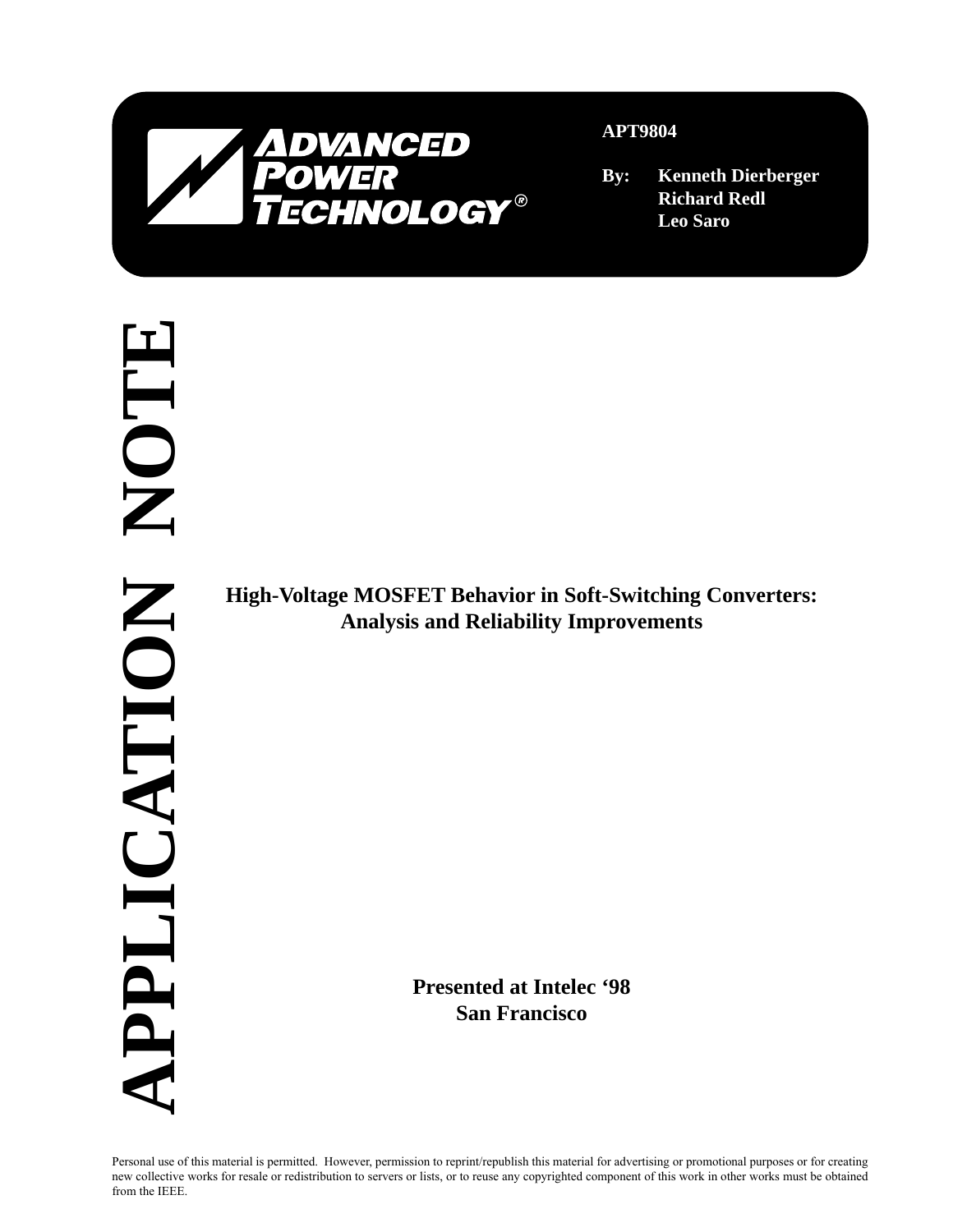# **High-Voltage MOSFET Behavior in Soft-Switching Converters: Analysis and Reliability Improvements**

**Leo Saro SICON S.R.L.** V. della tecnica, 1 36030 Villaverla (VI) Italy pad@sicon-ups.com

**Kenneth Dierberger Advanced Power Technology** 405 S. W. Columbia St. Bend, OR 97702 U.S.A. KenD@advancedpower.com

**Richard Redl ELFI S.A.** En Montévaux CH-1726 Farvagny-le-petit Switzerland RichardRedl@compuserve.com

*Abstract -*The benefits of soft-switching converters, and in particular zero-voltage switching (ZVS, also called zerovoltage-transition [ZVT] or resonant-transition) circuits, are well-known. High-frequency converters powered from high source voltage show significant improvements when operated with soft switching. These improvements are 1) reduced switching losses, which allow high switching frequency and size reduction of reactive components, 2) reduced EMI/RFI noise, 3) no need for complex and expensive snubbers, and 4) exploitation of the parasitic circuit elements to help the resonant transition. Thanks to these characteristics, zerovoltage-switching topologies are now widely used in power electronics, and especially in telecom power systems.

The MOSFET is the most common choice of controlled switch in the zero-voltage-switching full-bridge converter. The MOSFET is capable of very fast commutations and its intrinsic body diode saves an additional external component that would otherwise be necessary to clamp the switch voltage to the input supply voltage. Both the internal body diode and the output capacitance become essential components for the resonant transition.

Although in the zero-voltage-switching full-bridge converter the MOSFET operates well inside its safe operating area and its body diode is never subjected to hard turn-off, some "unexplainable" failures do happen, due to the unavoidable usage of the intrinsic body-diode.

This paper analyses the MOSFET's behavior in highpower and high-input-voltage ZVS converters, and presents an original theory of the MOSFET breakdown.

New technical solutions to improve the ruggedness of the device and consequently the reliability of the equipment are proposed. The effectiveness of these solutions is proved in a 100-A, 6000-W telecom power supply.

## **1. Introduction**

A 60-V, 100-A rectifier for telecom applications was developed using 1000V power MOSFETs in the ZVS dc/dc converter section. Originally standard recovery devices were employed based on the valid assumption that the intrinsic body diodes have never been exposed to hard turn-off, that is the body diodes were never reverse-polarized while current was flowing in them.

During mass production we experienced a number of MOSFET failures in the ZVS converter. The subsequent investigation definitely proved that the device operated well inside its SOA. In fact, we could demonstrate that under all conceivable normal and abnormal conditions all the MOSFET static and transient electrical parameters stayed within their absolute maximum ratings.

The failure analysis, performed on a statistically significant population, provided the following information:

1) The lower the body-diode reverse recovery time is, the lower the failure rate will be. Note that we could verify, by installing a detecting and recording circuitry in all the power supplies, that the MOSFET body diode was never subjected to hard turn-off.

2) All the failures happen when the output load is less than 25% of its maximum value, in spite the fact that in this case the MOSFETs are less stressed (i.e., they run with lower current, power dissipation, dv/dt, overvoltage, etc.) than when the load is higher.

3) Equipment that were working below the critical light load for a long enough time, have a good chance to continue working without a MOSFET failure.

4) Normally, if an equipment had a MOSFET failure, it works without any relevant failure after the replacement of the failed device.

This paper attempts to explain the above information; it also presents solutions to eliminate the MOSFET failures.

Section 2 of the paper presents a short description of the operation of the ZVS full bridge converter, highlighting the body-diode behavior.

Section 3 describes the MOSFET body diode.

Section 4 explains the MOSFET breakdown theory and how it accounts for the facts listed above.

Section 5 provides results of experiments performed on the body diode with the purpose of verifying the breakdown theory.

Section 6 describes new technical solutions to improve the reliability of the ZVS converter and presents experimental results.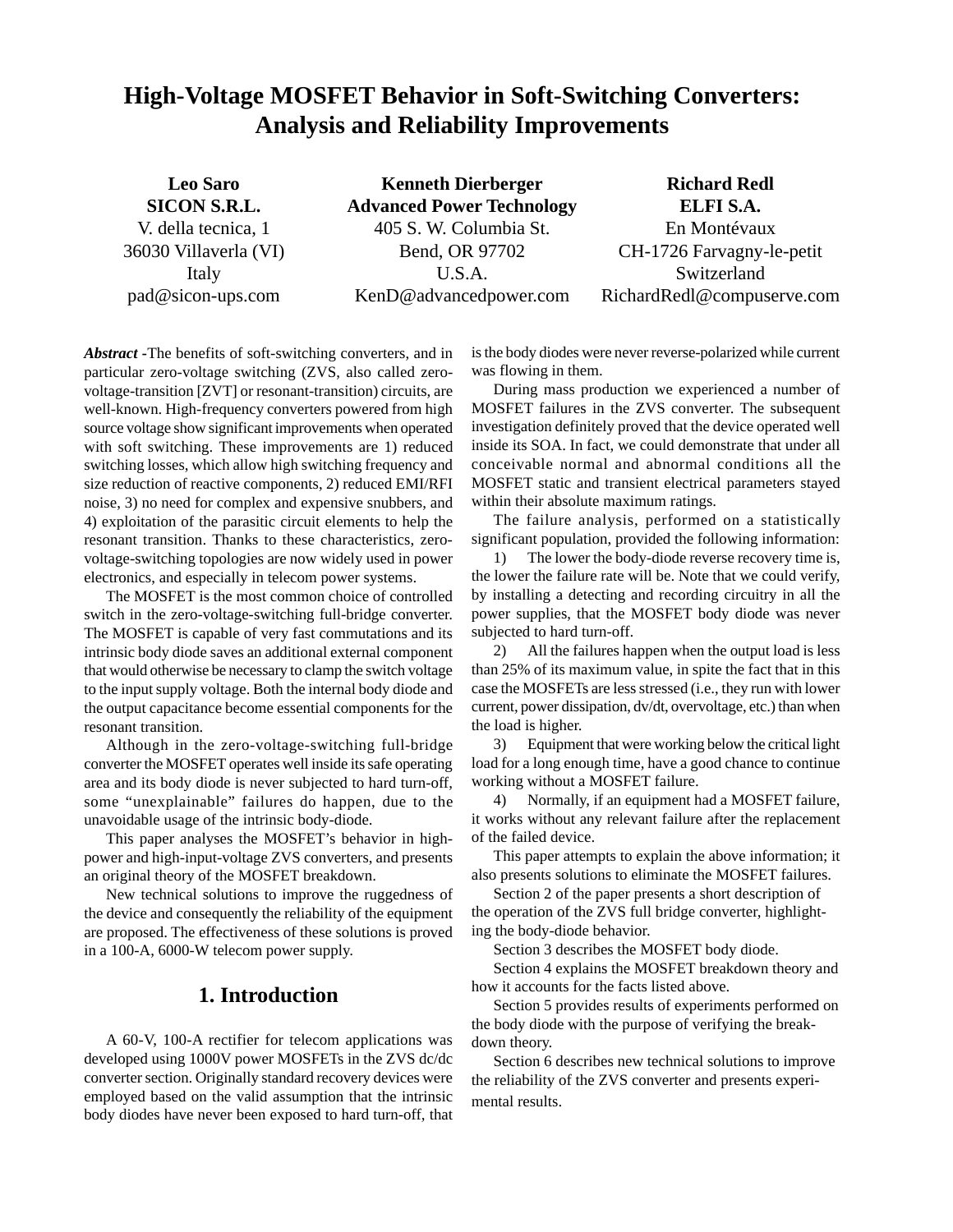## **2. Basic Operation of the PWM Phase-Shift Zero-Voltage-Switching Full-Bridge Converter**

The basic circuit (Fig. 1, [1], [2], [3], [4]) comprises four switches labeled S1 through S4, each shown shunted by itsbody diode and output capacitance. An additional small inductance and two small clamp diodes [1] are employed in the primary side of the transformer to help maintaining soft switching at reduced load and limiting the voltage overshoot of the output rectifier diodes.



**Fig. 1.** Zero-voltage-switching full bridge converter.

The converter operates with a fixed switching frequency of 50 kHz and with a regulated 800-V supply voltage. The output rectifier is a current doubler. The effective duty ratio (defined for the voltage across the transformer) is determined by the phase between the commutation of the two legs of the bridge. In this converter, rather than modulating the actual pulse width of the gate drivers, we maintain the gate (and switch) duty ratios at 50% and vary the commutation time of the S3-S4 leg.

The switches of the converter operate with **lossless zerovoltage turn-on** and with **reduced-loss turn-off.** Due to the inductive load of a bridge leg and the current flowing in the load, there will be a natural commutation of the current from a switch to the body diode of the other switch in the same leg, leading to virtually zero voltage across the switch prior to turn-on. This eliminates the power losses caused by (1) the simultaneous presence of large current and voltage in a switch at each transition and (2) the discharge of the output capacitance of the switch. The output capacitance acts as a capacitive snubber, reducing the turn-off loss caused by the finite turn-off time of the switch. The parasitic circuit elements (output capacitance, leakage and magnetizing inductance, body diode) are used advantageously to facilitate

low-loss resonant-transition switching.

Switches in this converter are employed differently than those of a hard-switching standard converter, since the MOSFET's internal body diode and output capacitance become essential components in the resonant transition.

The timing diagram (Fig. 2) shows the operation of the converter. There are seven states in a full switching cycle. The states are as follows:



**Fig. 2.** Timing diagram of the full-bridge zero-voltageswitching converter.

#### **- State 1) Powering**

The switches **S1 and S4 in the diagonal are on**.  $V_A =$ 800 V, as S1 is on,  $V_B = 0$  V, as S4 is on,  $V_P$  is equal to the entire DC voltage, 800 V.

During this stage the primary current  $I<sub>P</sub>$  of the transformer increases because of the contribution of magnetizing current and especially of the current in the output inductors. The body diodes of the switches are not conducting. The power is transferred from the input to output. This is the **ON** portion of the cycle.

#### **- State 2) Resonant transition: Powering to Free-wheeling**

At the end of the powering state, the switch **S4 is turned off**. Since the inductor current cannot change abruptly, it continues to flow, changing the voltages of the output capacitances of S3 and S4, and so raising  $V_B$  towards the DC rail.

#### **- State 3) Free-wheeling (body diode)**

When V<sub>B</sub> reaches the DC voltage, the body diode of S3 **begins to conduct**, clamping  $V_B$  to 800 V. The total primary current  $I<sub>P</sub>$  is now flowing through the body diode.

#### **- State 4) Free-wheeling (body diode + channel)**

A few hundred nanoseconds after the body-diode of S3 has begun to conduct, **S3 is turned on**, in order to lower the conducting loss by placing the MOSFET's conducting channel in parallel with the body diode. Note that the turnon of S3 takes place when the voltage across it is zero, therefore the turn-on becomes lossless.

A portion of the (negative) primary current  $I_p$  is now flowing in the channel of S3; the remaining current flows in the body diode. All the current of S1 is positive and flows in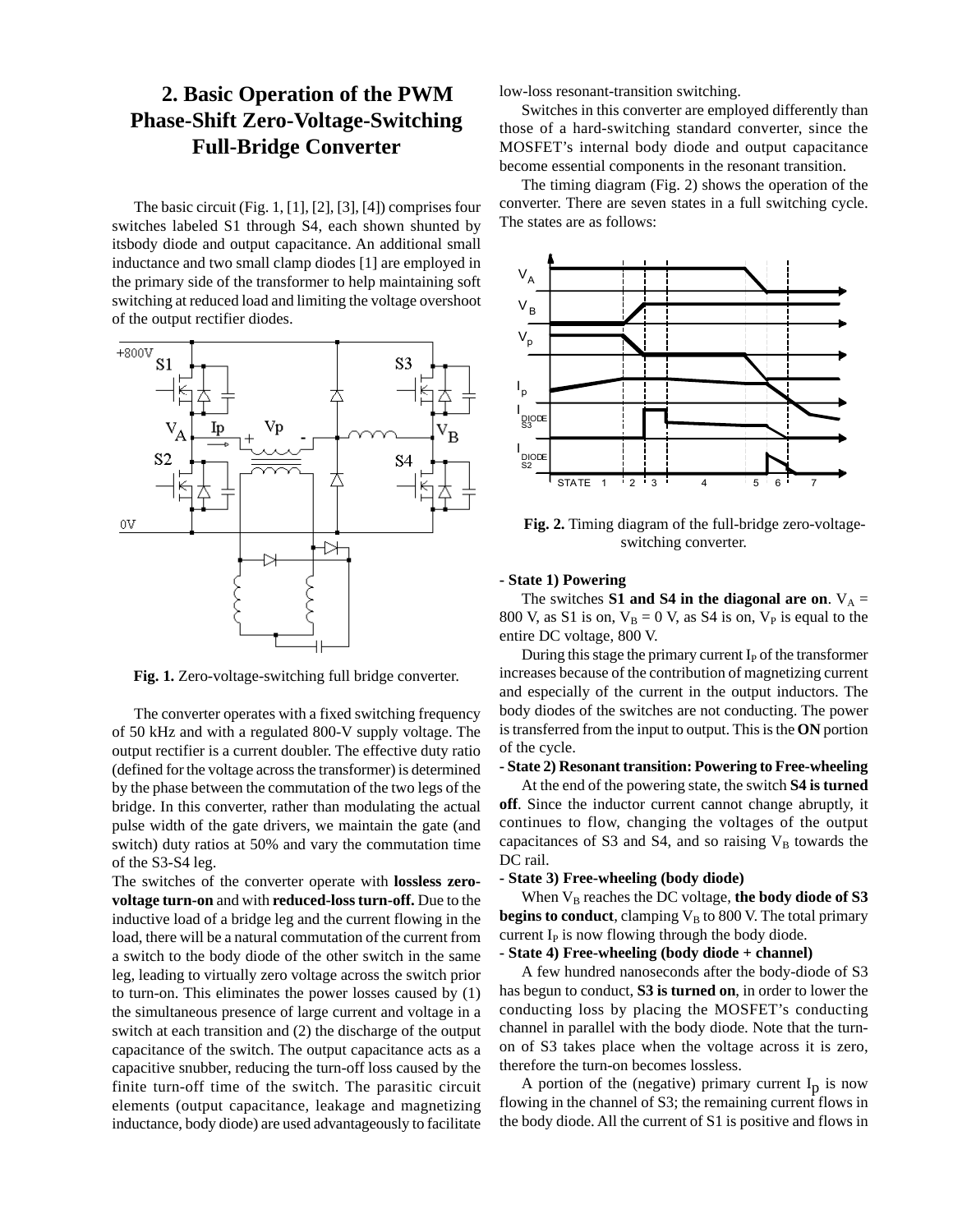its channel.  $V_A = 800$  V, as S1 is on,  $V_B = 800$  V, as S3 is on, and  $V_P = 0$  V.

This is the **free-wheeling** portion of the cycle. It allows the fixed frequency operation; in fact, this situation remains until the beginning of the other diagonal powering step (S2 and S3 conducting). This portion normally lasts for a couple of microseconds.

#### **- State 5) Resonant transition: Free-wheeling to Powering**

**S1 is turned off** and its current is diverted from the channel to the output capacitance. If the channel current falls to zero before  $V_{DS}$  has substantially risen, we obtain lossless turn-off commutation. The current now changes the voltages of the output capacitances of S1 and S2, driving  $V_A$  from 800 V towards 0 V.

#### **- State 6) Resonant transition: Free-wheeling to Powering (body-diode)**

When  $V_A$  reaches zero voltage, the body diode of S2 **begins to conduct**, clamping  $V_A$  to 0 V. The whole primary current  $I<sub>P</sub>$  is now flowing in the body diode of S2 and in the body diode and channel of S3.  $V_A = 0$  V, as S2 is on,  $V_B =$ 800 V, as S3 is on, and  $V_P = -800$  V. The current is quickly decreasing as the transformer and external inductors are now reverse polarized.

#### **- State 7) Powering**

State 6) lasts for a few hundred nanoseconds, until **S2 is turned on**. Once again turn-on takes place when the voltage across the device is zero, obtaining lossless commutation.

The current through both the S2 and S3 body diodes falls quickly to zero, because the MOSFET channel is diverting part of the current, and especially because the transformer is polarized to reverse the direction of the current  $I_p$ .

When the inductors have completed their charge, power is transferred to the output and the converter is in a situation like step 1). This is another ON state. With the parameter values of our design, it lasts for about 7 µsec. Now the converter is ready to repeat another cycle, very similar to this described above, this time with the S2 - S3 diagonal conducting.

As we can see, the MOSFET is always turned off only after the current in its body-diode has reversed and has been flowing directly in the MOSFET channel for several microseconds; consequently the application of high dv/dt to the body diode happens several microseconds after it stopped conducting.

### **3. Description of the Body Diode**

All power MOSFETs have an intrinsic bipolar transistor in their structure. The vertical DMOS device, as illustrated in Fig. 3, has the base-emitter junction of the bipolar transistor shorted by the source metallization, forming the "Body Diode".

If this parasitic bipolar transistor becomes active, the classic mechanism of second breakdown with current hogging can occur. This is well known in literature and reported also in MOSFET application notes [5], [6]. The



**Fig. 3.** Vertical DMOS cross-section

current hogging causes local heating, thereby increasing the bipolar gain, further constricting the current, and eventually leading to device failure. If the body diode conducts in the forward direction, minority carriers remaining in the base region during diode recovery can cause transistor action with destructive results.

### **4. Failure Mechanism Theory**

It seems to be a common belief that a zero-voltageswitching (ZVS) topology, where the MOSFET is turned on while the body diode is conducting, the body diode will not be subject to second breakdown as current is reversed for a period of time during the cycle which should be long enough for the diode to recover.

The reality is that charge will remain stored in the body diode for a period of time much longer than the data sheet value for reverse recovery time or until high voltage is applied which will sweep the minority carriers out of the junction. Therefore, when reverse high voltage is applied to the body diode second breakdown may still occur even after a relatively long time has passed.

In a typical ZVS topology, forward current is forced into the body diode to clamp the output to either the positive or negative rail. This forward current causes the generation of minority carriers in both the P-body and N-epi regions (Fig. 4).



**Fig. 4.** Forward current flow in the body diode.

Next the MOSFET channel is turned on and diverts a portion of the current through the channel away from the body diode. A MOSFET channel can conduct current in both directions. The diversion of current away from the body diode will reduce the generation of minority carriers but will not stop it (Fig. 5).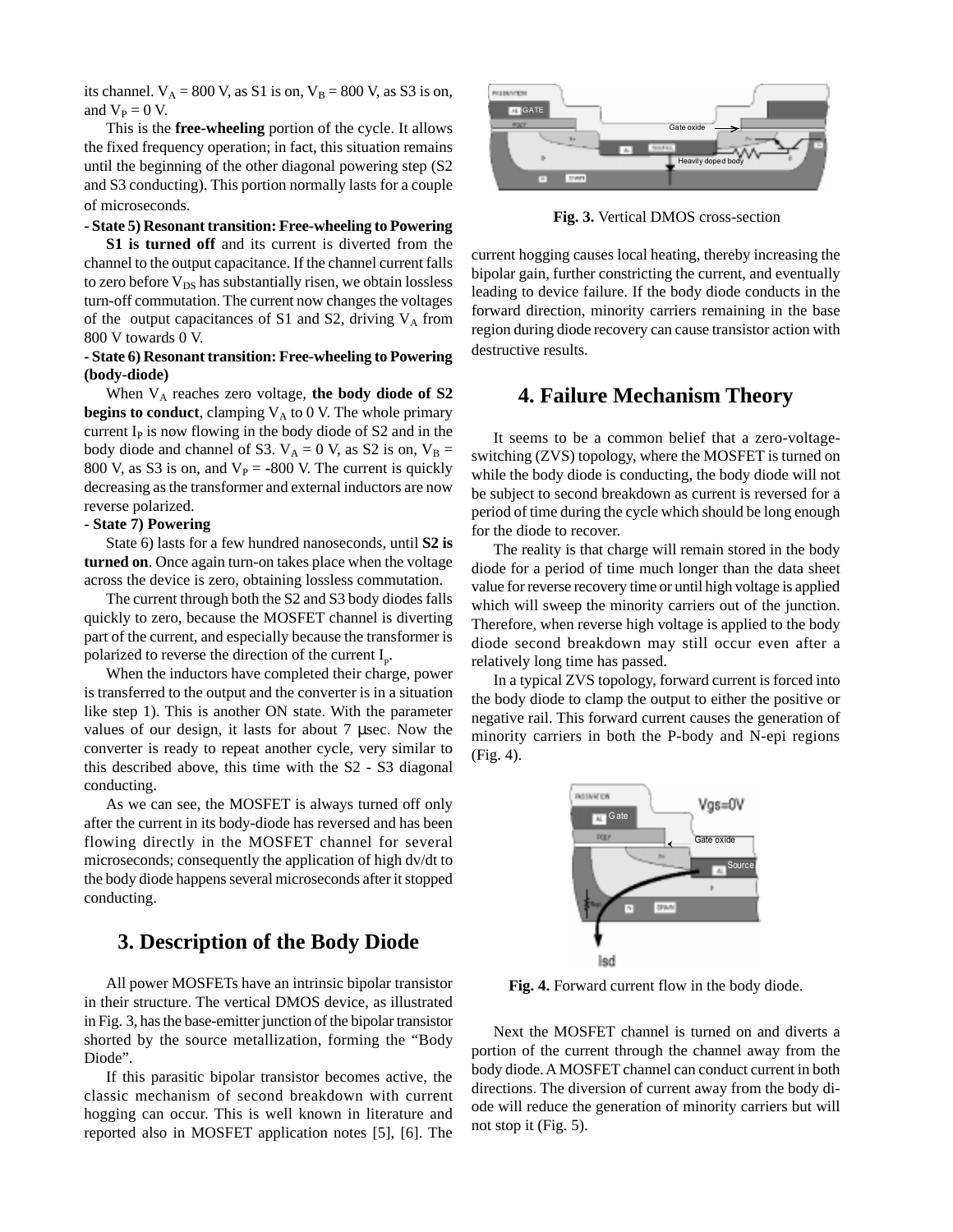

**Fig. 5.** Forward current flow in the body diode and the channel.

Next the external circuitry reverses the current flow through the device. This causes a small amount of reverse current flow in the body diode. The reverse current is small due to the very weak voltage field created by the low voltage generated by current flow in the low resistance of the channel. As a result some minority carriers will be swept across the junction removing them from the junction (Fig. 6).



**Fig. 6.** Reverse current flow in the body diode and the channel.

After a short time enough carriers will have been removed enabling the junction to block a small amount of voltage. At this time most of the current is diverted to the resistive channel, developing a positive voltage across the  $RDS_{(on)}$  that slightly reverse-biases the diode junction. Some carriers will continue to be eliminated by the normal recombination process and by a forced process that depends on the voltage applied across the diode (Fig. 7).



**Fig. 7.** Reverse current flow in the channel only.

The magnitude of this voltage depends on the primary current and consequently on the output load. If this voltage is small, a large number of minority carriers remain in the junction for a considerable time. When the channel is turned off, the MOSFET will begin to block voltage imposing a higher reverse voltage on the body diode. The application of high reverse voltage on the body diode will sweep the remaining carriers across the junction (Fig. 8). If the reverse current builds to a magnitude sufficient to activate the intrinsic bipolar transistor second breakdown may occur destroying the MOSFET.



**Fig. 8.** Reverse current flow in the body diode only.

At light load (that is at low current in the MOSFET) the low positive voltage drop on the channel resistance may not be high enough to force the complete recombination of the minority charges before the end of the on time. This is especially true when the reverse recovery time of the body diode is long.

On the other hand, at heavy load (that is at high current in the MOSFET) the increased voltage drop on the channel resistance can be high enough to ensure a complete recombination of the minority charges during the on time, allowing a safe MOSFET turn-off at the end of this period.

Let us assume a statistical distribution, gaussian for instance, of the MOSFET population concerning the recombination time, its dependence on reverse voltage applied to the diode, the gain of the NPN parasitic device, its ruggedness to dv/dt, etc. It results that, under the same working conditions, only a percentage of the total devices used could be involved in our problem. These MOSFETs prone to fail must belong to the slower devices of all these statistical distributions. So we can also explain why:

∝ The faster the body-diode reverse recovery time, the lower the failure rate: *trr is a good indication of the minority charge recombination time, and this parameter is very important in our hypothesis. Qualitatively, we have the following situation (Fig. 9):*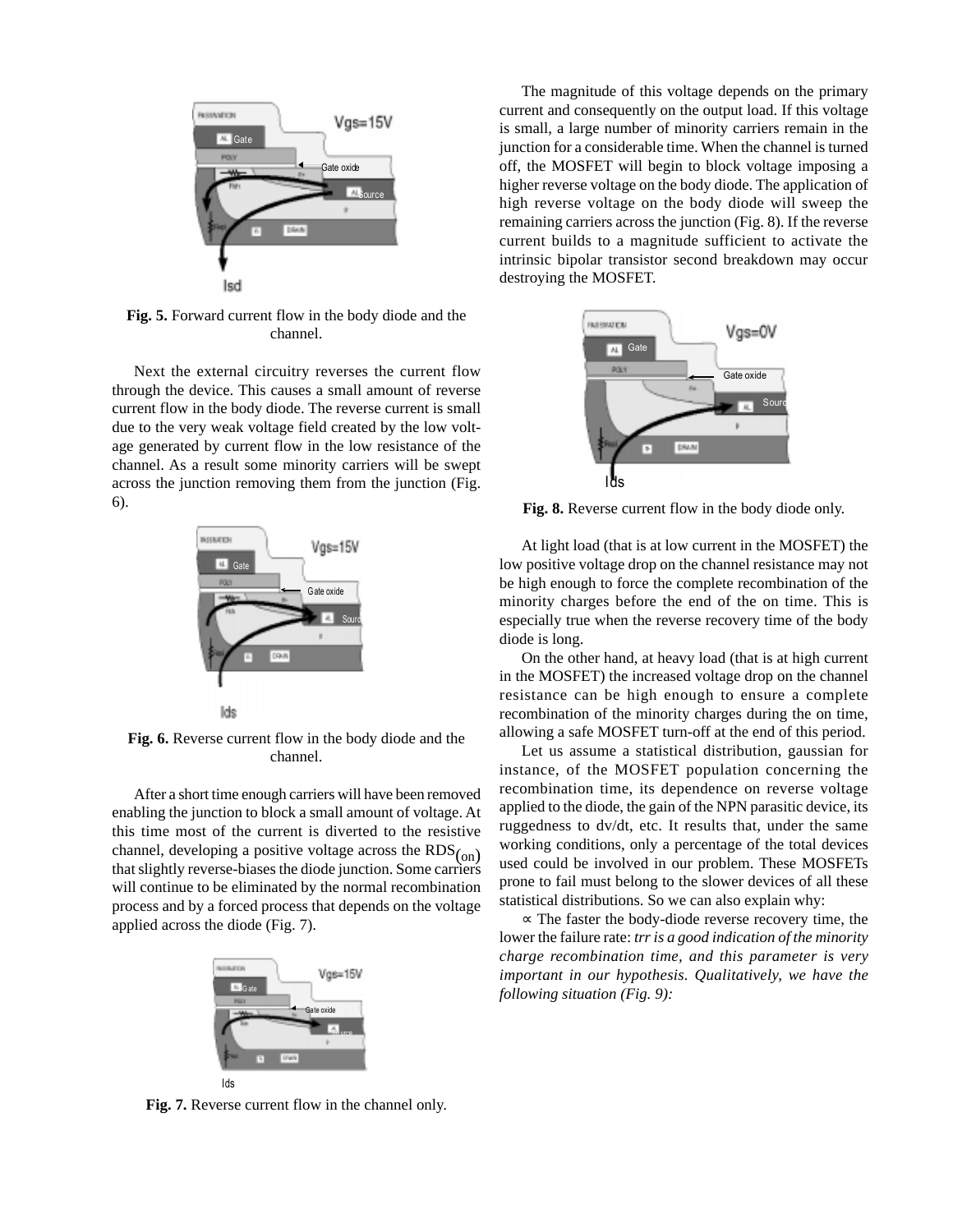

**Fig. 9.** Critical MOSFETs versus trr.

*Of course, as suggested before, there would be more parameter to be taken into consideration to define the ruggedness of the MOSFET in ZVS converters, but the only one easily available in data sheet and quite easily measurable is trr.*

• There are equipment working for a long time without any problem and, on the other hand, some identical equipment under the same operative conditions fail in a short time: *Only those ones that employ at least a "weak" device could fail*.

• Equipment that, although working at critical light load, have survived for enough time, have a good chance to work forever: *After the failure of the percentage of weaker MOSFETs, the remaining are more rugged*.

• As a rule, an equipment that had a MOSFET failure, after the only replacement of the broken device, works without any other relevant failure: A*s weak devices are only a small percentage of the total population, it is very unlikely, from the statistic point of view, to repair the equipment with another weak device.*

## **5. Body Diode Experimental Results**

#### **5.1. Evaluation of stored charge remaining in the junction**

To evaluate this theory a test circuit (see the simplified schematic Fig. 10) was constructed. Its operation is as follows. First we force forward current into the body diode of the Device Under Test (DUT); then we stop the current flow without applying reverse voltage to the junction. Finally, after a measured period of time, reverse voltage is applied across the body diode junction and the remaining reverse recovery charge is measured.

The channel of the DUT can be turned on or off at anytime before or during the test cycle, in order to understand also the effect of gate polarization.



**Fig. 10.** Simplified schematic.

To determine the capacitance portion of the reverse recovery charge, a preliminary test was conducted without forcing forward current into the body diode and applying a reverse voltage of 800 V at a dv/dt of 1.33 V/nsec. This is defined as the baseline charge, or the amount of charge that represents zero stored charge resulting from forward current flow.

A series of tests were conducted to determine the amount of time required, after the forward current was stopped, for all of the stored charge in the junction to be recombined. The channel remained off during these tests. These tests were conducted forcing 5 A of forward current for 10 µsec and applying a reverse voltage of 800 V at a dv/dt of 1.33 V/ nsec. This reverse voltage was first applied at 100nsec after the forward current was turned off. The test was repeated, applying the reverse voltage at a later time, until the baseline reverse recovery charge was reached. These tests were conducted on an APT10026JN, a standard MOSFET and on an APT10025JVFR, a FREDFET (a MOSFET with a fastrecovery body diode). The results are shown in Fig. 11.



**Fig. 11.** Stored charge remaining in the junction after the forward current became equal to zero (Vgate  $= 0$  V).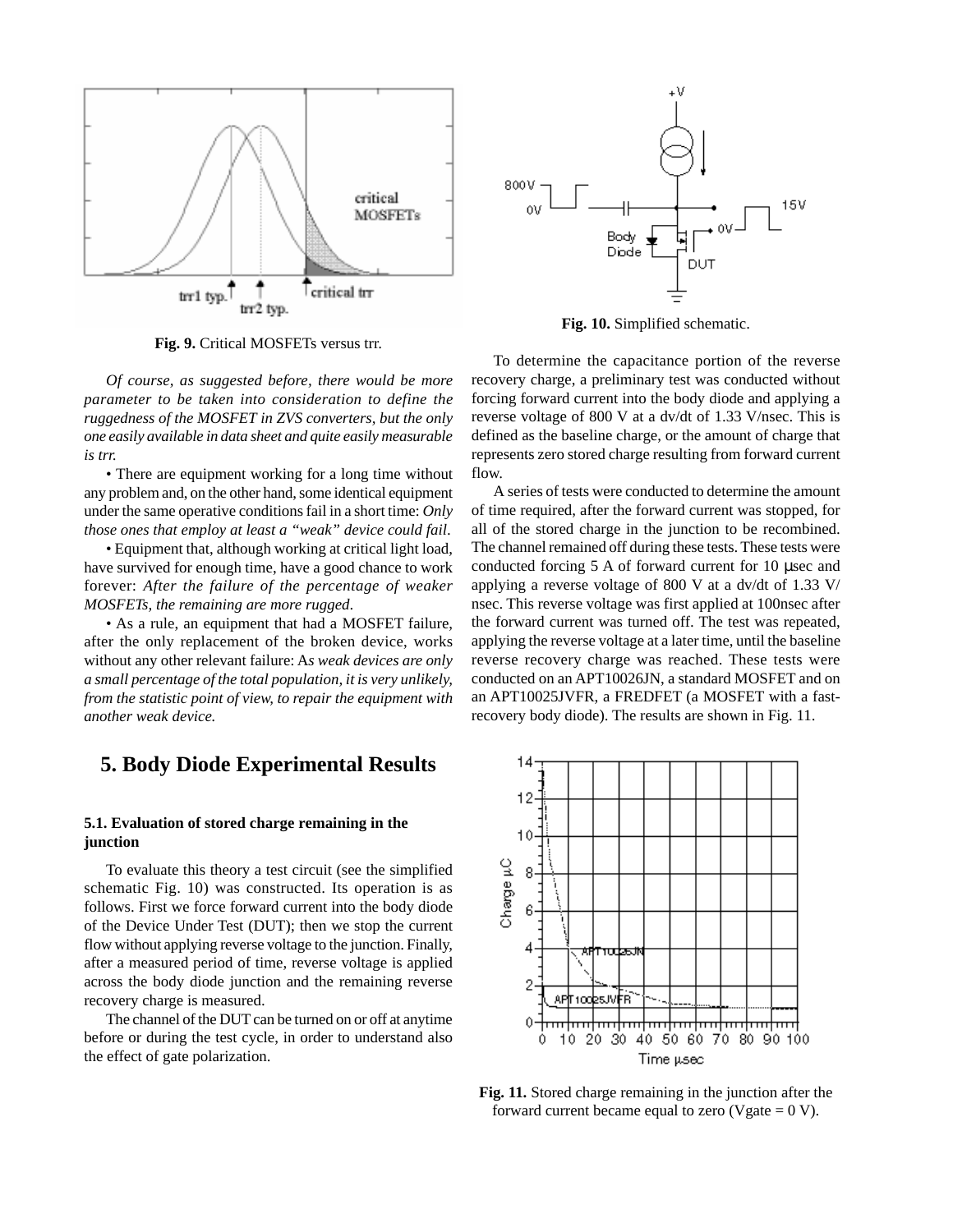It is clear from Fig. 11 that charge remains in the junction for a time longer than the specified reverse recovery time would indicate. The standard MOSFET was near full recovery at 100 µsec but it took until 200 µsec to fully recover the device.

The FREDFET was near full recovery at 3 usec and was fully recovered in less than 10 µsec. The FREDFET recovered much faster then the standard MOSFET due to shorter minority carrier lifetime resulting in faster minority carrier recombination.

#### **5.2. Evaluation of the effect of gate bias on stored charge**

Another series of tests were conducted to determine the effect of turning on the channel when charge was stored in the junction.

This was obtained by polarizing the gate of the DUT during the forward conduction period. The stored charge was measured at 1 µsec after the forward current was stopped.

As before these tests were conducted forcing 5 A of forward current for 10 µsec and applying a reverse voltage of 800 V at a dv/dt of 1.33 V/nsec. This reverse voltage was applied at 1 µsec after the forward current was turned off.

The first measurement was taken with the channel off. The second measurement (Fig. 12) was taken with the channel being turned on at 1 µsec before the forward current was turned off and turned off at 300 nsec before the reverse voltage was applied.





Subsequent measurements were taken by increasing the channel on time by 1-µsec steps and turning the channel off always at the same time (300 nsec before the reverse voltage was applied). The results are shown in Fig. 13.



**Fig. 13.** Stored charge remaining in the junction versus the channel on time (Vgate  $= 15$  V).

It is clear that turning the channel on during the forward conduction of the body diode reduces the amount of stored charge and the sooner the channel is turned on the less the remaining charge is.

However, the standard MOSFET never reaches zero stored charge within a conduction period  $(10 \,\mu \text{sec})$  even when the channel is turned on before the body diode conducts.

The FREDFET, on the other hand, due to the short minority carrier lifetime, has virtually zero stored charge when the channel is turned on during the last usec of the of body diode conduction.

#### **5.3. Effect of gate bias on reverse recovery**

We prepared a test fixture (Fig. 14) in order to test the reverse recovery behavior of body-diodes. We were not interested so much in an "absolute measurement," but rather in a "comparative measurement" under the same test conditions.



**Fig. 14.** Test fixture for reverse recovery measurement.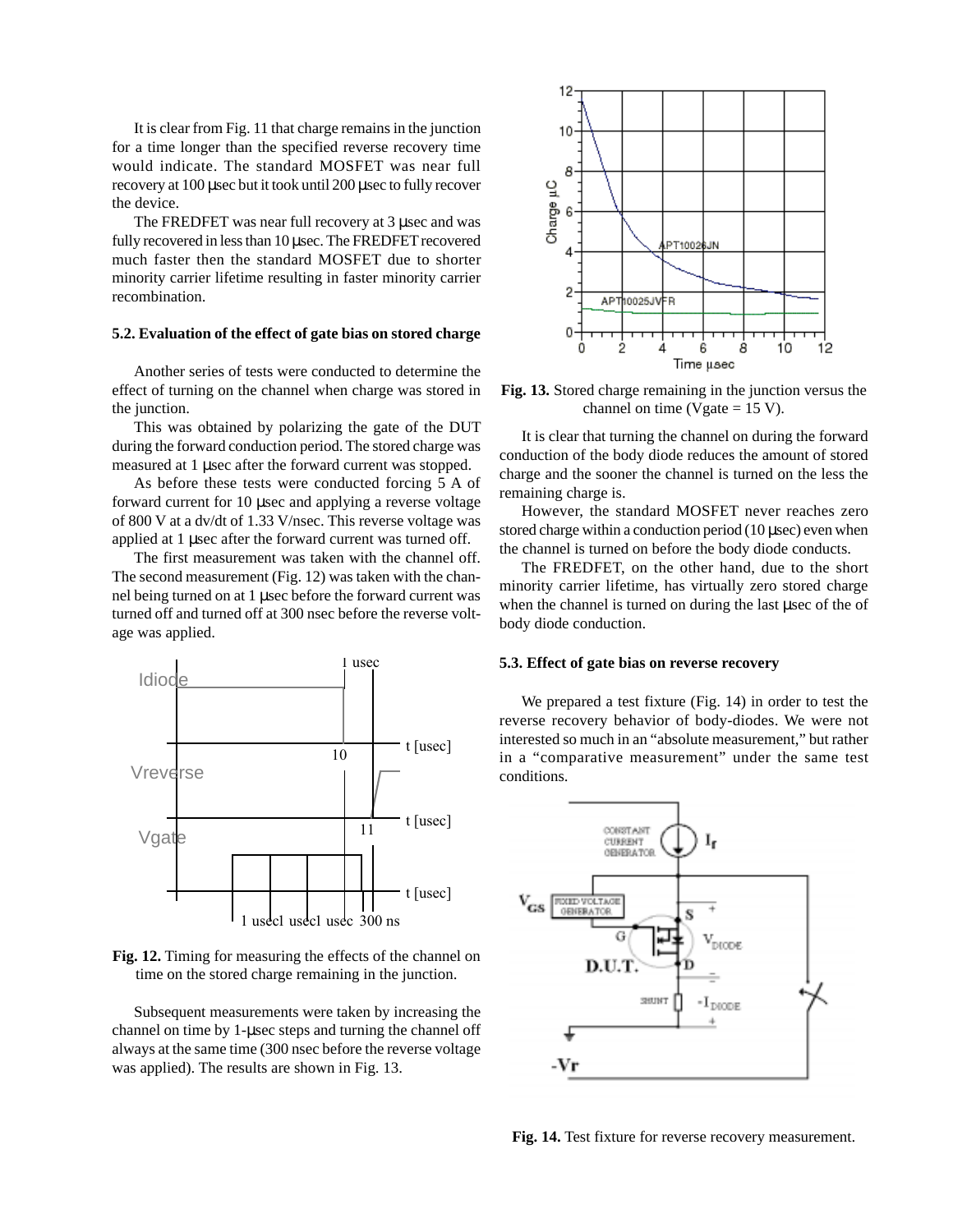The text fixture is used as follows. A constant DC current If is forced across the body diode with a current generator, then we abruptly reverse-polarize the diode junction by means of an external switch connected to the source that applies a negative voltage  $V_r$  to the drain. A voltage can be applied to the gate, too. The waveform recorded are the diode current (drain current) and the diode voltage (source-to-drain voltage), see Fig. 15.



**Fig. 15.** Example of reverse recovery waveform.

Note that in the figure the diode current is reversed: The negative part of the waveform is the forward current in the diode, the positive part is the recovery current.

In all measurements, the direct current  $I_f$  is 2.5 A and the reverse voltage  $V_r$  is 1 V. The gate voltage is either 0 V or 3 V.

We tested several MOSFETs. Figs. 16 to 19 show the test results for a standard MOSFET and for a FREDFET.

#### STANDARD MOSFET

As Fig. 16 shows, with  $Vg = 0 V$ , the is large. That means that the charge recombination requires a lot of time. In fact, this interval is completed only when the minority charges that are at some distance from the junction have been swept back to the junction and, in addition, the transition capacitance across the reverse biased junction has been charged to Vr.

When the gate is biased to  $3 \text{ V}$  (Fig. 17), both trr and Qrr (reverse recovery charge) decrease significantly. Note that 3 V is not high enough to turn on the channel to conduct appreciable current.

#### FREDFET:

In a FREDFET we can observe the same phenomenon, but in this case the reduction in trr is smaller (Figs. 18 and 19).



**Fig. 16.** Reverse recovery of a standard MOSFET.  $I_f = 2.5$ A,  $V_r = 1$  V,  $Vg = 0$  V. Horizontal scale: 500 ns/div.



**Fig. 17.** Reverse recovery of a standard MOSFET.  $I_f = 2.5$ A,  $V_r = 1$  V,  $Vg = 3$  V. Horizontal scale: 500 ns/div.



**Fig. 18.** Reverse recovery of a FREDFET.  $I_f = 2.5 A$ ,  $V_r = 1$  V,  $Vg = 0$  V. Horizontal scale: 50 ns/div.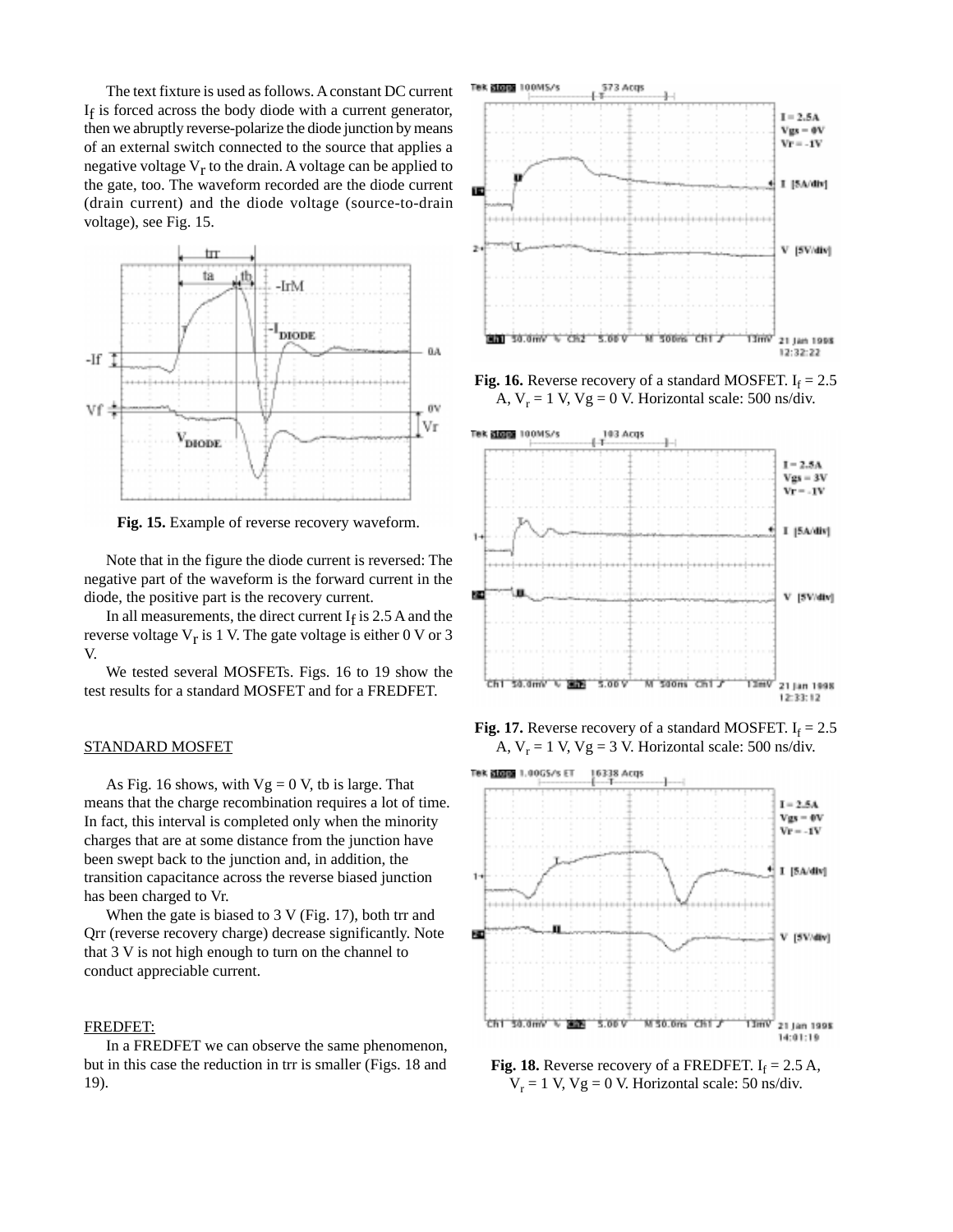

**Fig. 19**. Reverse recovery of a FREDFET.  $I_f = 2.5 A$ ,  $V_r = 1$  V,  $Vg = 3$  V. Horizontal scale: 50 ns/div.

The conclusion of these tests, performed on several MOSFETs from different suppliers, is that a small positive gate bias (close to, but below, the threshold voltage) has a large impact on reverse recovery of the body diode, even though the channel is practically off.

A qualitative explanation of this behavior is that the additional electrons through the channel tend to recombine with the excess holes stored in the N-epi layer, thereby expediting the body-diode recovery.

#### **5.4. Effects of the channel current and channel on time on the stored charge remaining in the junction**

Another series of tests was conducted to determine the effect of the channel current on the stored charge by forcing a forward diode current in the DUT, then reversing the polarity of the current (i.e. changing the current from forward diode current to forward channel current of equal magnitude), and maintaining the forward channel current for 2 µsec. The DUT channel was turned on at or before the current reversal and was turned off 2 µsec afterward. Then, 200 ns after the channel was turned off, we applied a reverse diode voltage of 800 V at a dv/dt of 1.33 V/nsec and measured the stored charge. These tests were conducted with 2 A and 9 A of forward diode current flowing for 5µsec. The first measurement was taken with the channel being off. The second measurement was taken with the channel being turned on 1 µsec before the current reversal. Subsequent measurements were taken by turning the channel on earlier in 1-µsec increments, keeping the channel on for  $2 \mu$ sec after the current reversal and turning the channel off at 200 nsec before the reverse voltage was applied. The results are shown in Fig. 20. It is clear from the figure that although the 9 A forward diode current resulted in a higher initial stored charge, than the 2 A forward diode current, it was removed more efficiently when the channel was turned on. The reason for this is the higher voltage drop across the channel, resulting from the higher current, will sweep more charge across the



**Fig. 20.** Stored charge remaining in the junction versus channel on time with 2 A and 9 A forward current flowing.

junction. This explains why failures occurred during lower power operation. There is more charge remaining in the diode when high voltage is applied making the diode more susceptible to second breakdown.

## **6. Technical Solutions to Improve the Equipment Reliability**

In order to improve the ruggedness of the device and consequently the reliability of the equipment several solutions were investigated.

#### **6.1. Using FREDFETs**

MOSFETs with faster reverse recovery time of the body diode show more ruggedness when working in a ZVS converter. Nowadays MOSFETs are available with bodydiode reverse recovery times which are about one-tenth of the recovery times of devices from only a few years ago. This is especially true for high voltage (800-V and 1000-V) devices. Our experience shows that the long term failure rate of ZVS converters built with 800-V or 1000-V FREDFETs is much smaller than that of ZVS converters built with standard high voltage MOSFETs.

We also considered three other possibilities, all of which require some modification of the ZVS converter circuitry:

#### **6.2. Converter modifications**

The goal of the modifications is to avoid using the body diode, or at least to minimize the consequences. Three possibilities were considered: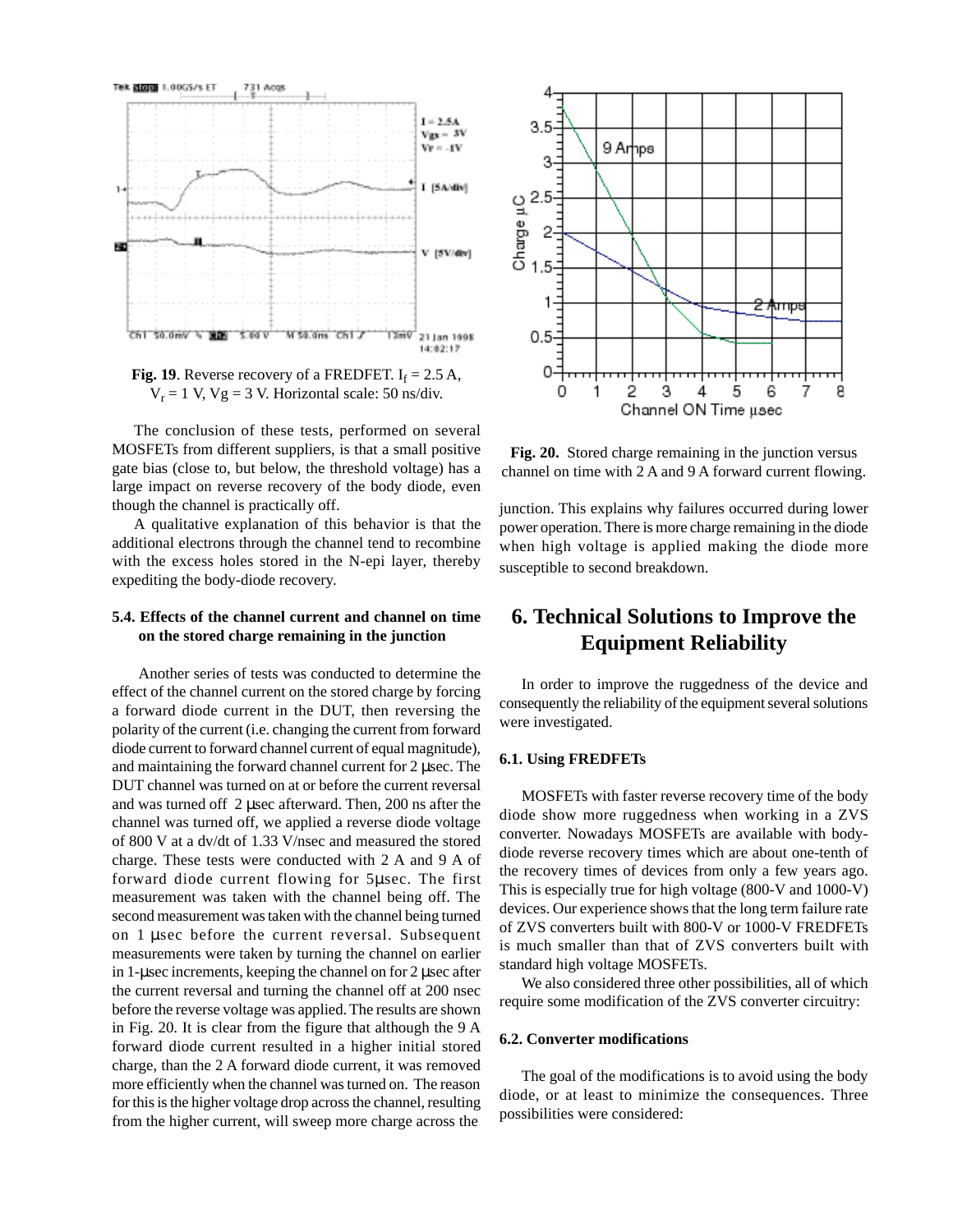1) The conduction of the body diode can be prevented by adding current-steering diodes (a Schottky diode in series with the MOSFET drain, along with an ultrafast antiparallel by-pass diode), see Fig. 21.



**Fig. 21.** Avoiding body-diode conduction with currentsteering diodes.

In this case the body diode never conducts. However, this solution is quite expensive and complex; also the series diode increases the conduction losses.

2) We observed that at output loads above 25% of full load (that means high current in the ZVS converter and consequently high voltage drop across  $RDS_{(on)}$  during the on time) the failure rate is negligible. It is expected that the failure rate will be reduced at light load if we keep the drainto-source voltage high enough to force the complete recombination of the minority charges before the end of the on time. That can be achieved by adding an antisaturation circuit. Fig. 22 shows the simplified schematic of such a circuit.



**Fig. 22.** Simplified antisaturation circuit.

Using a zener diode with a proper voltage, at light load the MOSFET is forced to operate in its linear region. In that region the drain-to-source voltage is not related anymore to the current flowing in the MOSFET, rather it is fixed and is equal to the difference between the drive voltage and the sum of the zener plus rectifier diode voltages. The zener voltage should be chosen to force the drain-to-source voltage to be at least as high as it was at 25% of full load.

At high load, the voltage drop across  $RDS_{(0n)}$  is higher than the fixed value set by the drive, zener and rectifier voltages, and the behavior is as usual.

- The main problems of this solution are:
- zener voltage tolerance and temperature dependence,
- power consumption of the MOSFET driver,
- circuit complexity and cost.

3) Similar to the antisaturation circuit, the third solution only prevents the conduction of the body diode when that might cause problem, i.e. at light load. This turns out to be an effective and simple solution, without further increasing the complexity of the converter.

A closer look at the basic operation of the soft-switching full-bridge converter (stages 2 to 4) reveals that the body diode can conduct only if the drain-to-source voltage reaches zero before the switch is turned on (Fig. 23).



**Fig. 23.** Standard behavior at light load. Io = 10 A,  $V_{DS}$ : 100 V/div., Vg: 2 V/div., 500 ns/div.

If we force the MOSFET to turn on before its drain-tosource voltage reaches zero (Fig. 24), the channel of the MOSFET will be placed in parallel with the body diode before current starts flowing in the device. That prevents the flow of current in the body diode. In fact if the voltage drop across the  $RDS_{(on)}$  is less than the threshold voltage of the body diode, the current will flow only in the channel. This is exactly what happens at light load.



**Fig. 24.** Improved behavior at light load. Io = 10 A,  $V_{DS}$ :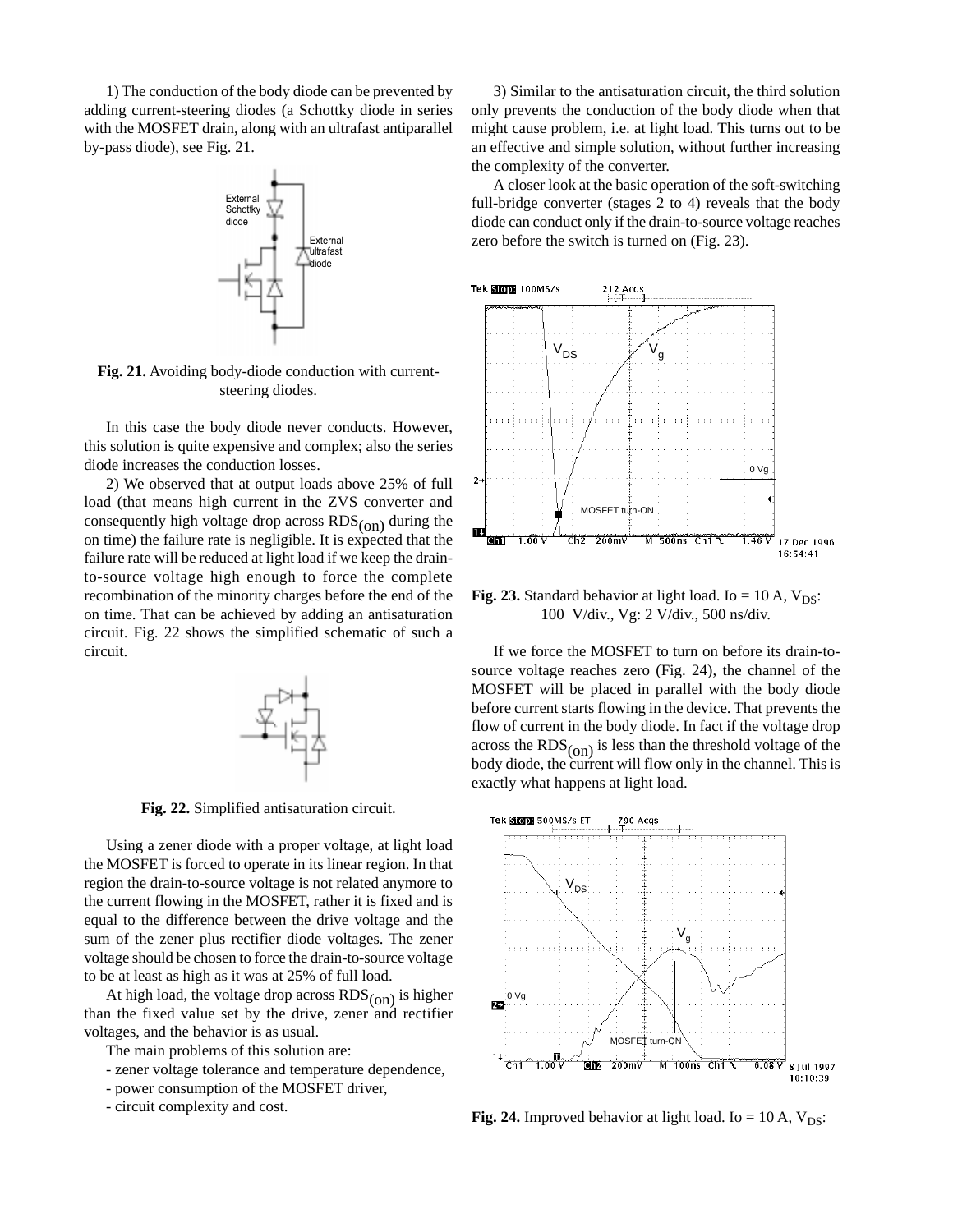100 V/div., Vg: 2 V/div., 100 ns/div.

We can obtain the turn-on of the MOSFET before its drain-to-source voltage reaches zero either by (1) shortening the turn-on delay or (2) reducing the dv/dt of the drain-tosource voltage. Both can be easily performed: The first one requires changing the value of a resistance in the control board that sets the proper delay between the switches, the second one requires increasing the value of the external snubber capacitor placed in parallel with each switch. (Those capacitors are normally required for reducing the turn-off loss; they slow down the rise of the drain-to-source voltage, so that the current turn-off completes with negligible voltage across the MOSFET.)

Note that by turning on the MOSFET with nonzero voltage we lose perfect zero-voltage switching. This however, is not a problem since it happens only at light load, where a slight drop in efficiency can be easily tolerated. Anyway, we have a "quasi zero-voltage-switching" behavior, as the drainto-source voltage has enough time to approach zero before the MOSFET turns on. Since the turn-on loss is proportional to the square of the voltage across the snubber capacitor, the quasi zero-voltage-switching is sufficient to keep the turnon loss at an acceptably low level.

If the load current increases, the slope of the drain-tosource voltage also increases and since the turn-on delay is fixed, the drain-to-source voltage gets closer to zero at the MOSFET turn-on instant (Fig. 25).



**Fig. 25.** Quasi zero-voltage switching at medium load.  $Io = 30 A, V_{DS}$ : 100 V/div., Vg: 2 V/div., 100 ns/div.

Above a certain load, the drain-to-source voltage will reach zero before the MOSFET turns on. In this case the converter operates with perfect zero-voltage switching (Fig. 26).

The application of this solution has dramatically lowered the MOSFET failure rate, without adding any further complexity to the circuitry and layout.

In mass production this solution was used in combination with FREDFET devices. The effectiveness of the combined solution was proved by a statistical analysis performed on



**Fig. 26.** Zero-voltage-switching at high load. Io = 75 A, V<sub>DS</sub>: 100 V/div., Vg: 2 V/div., 100 ns/div.

working for more than 3 million hours in total. That analysis confirmed that the failure rate of the MOSFETs in the ZVS converter is now negligible.

### **Summary**

This paper attempts to explain some until now unexplainable failures which were observed in zero-voltage switching converters (in particular in the PWM phase-shift full-bridge converter) employing high-voltage MOSFETs. The main failure mechanism of MOSFETs is the second breakdown of the parasitic bipolar transistor. A second breakdown can happen when the parasitic bipolar transistor is activated by the residual charge left over from the conduction of the body diode. A common belief is that in zero-voltage-switching converters, where the conducting body diode is normally shunted out with the resistance of the channel, no charge remains in the device after the conducting period. As explained in the paper and also as experimental data show, this is not true: The charge remaining in standard MOSFET devices can be substantial and often is sufficient to trigger the second breakdown. On the other hand, the charge remaining in MOSFETs with fast-recovery body diodes (FREDFETs) is small enough that the second breakdown problem almost vanishes. Complete protection against second breakdown can be achieved by combining FREDFETs with a small modification of the converter. That modification is to increase the snubber capacitances placed across the MOSFETs such that the channel turns on before the drain-source voltage would become zero and the body diode would start conducting. As discussed in the paper, this can be done without any detrimental effect on the full-load converter efficiency, since, as shown in the paper, the early turn-on of the channel is necessary only at light load. While a small efficiency reduction can be expected at light load due to the loss of perfect zero-voltage switching, the full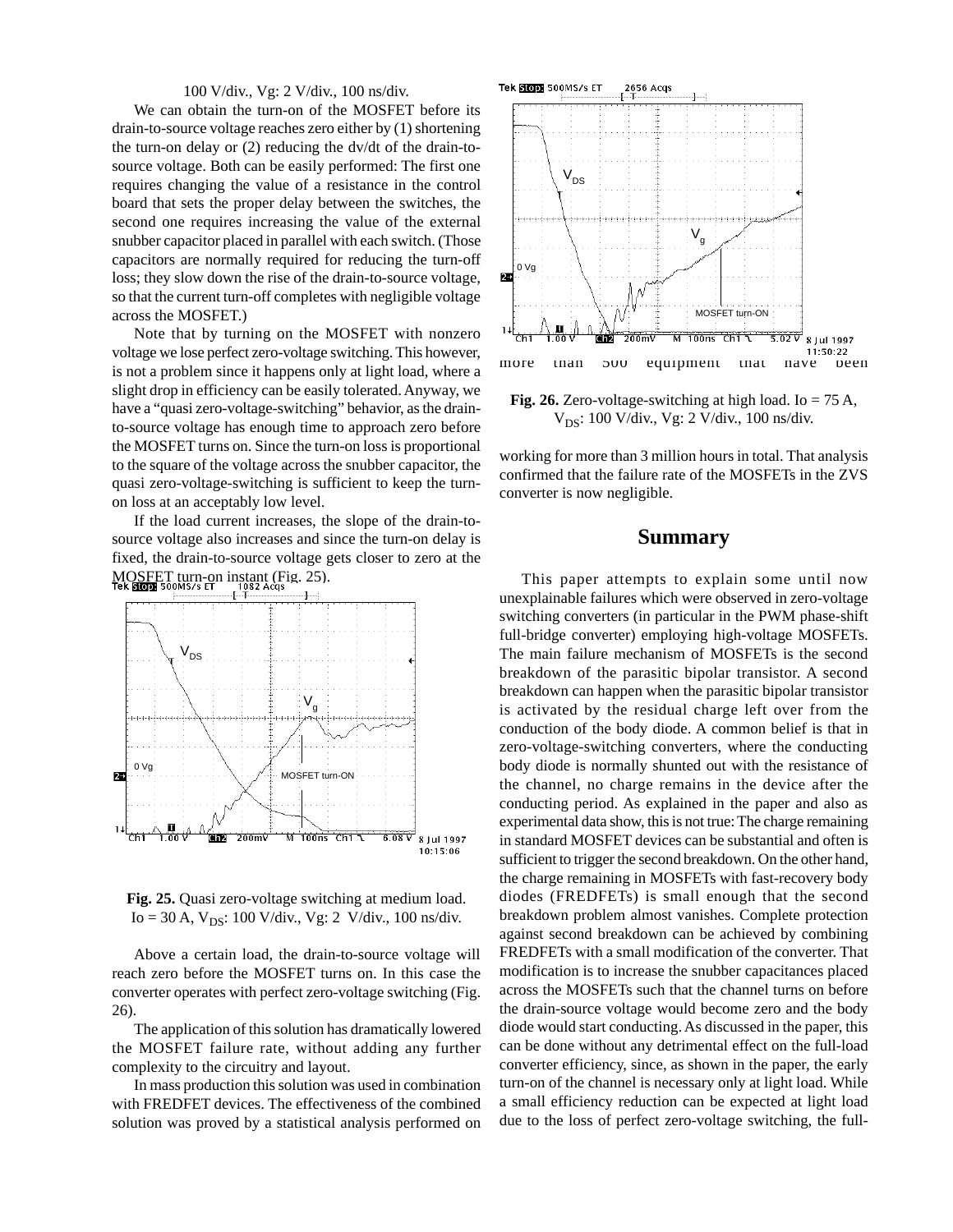load efficiency is expected to increase somewhat due to the reduction of the turn-off losses brought about by the larger snubber capacitances. A statistical analysis of the failure of power supplies installed in the field proves that the combination of FREDFETs and the increased snubber capacitances practically eliminates the MOSFET failures triggered by the stored charge of the body diode.

## **Acknowledgment**

The authors wish to thank Mr. Luca Franzan of SICON for the many helpful discussions and valuable comments, and his general contribution to this work.

## **References**

- [1] Richard Redl, Laszlo Balogh, and Nathan O. Sokal, "A Novel Soft Switching Full Bridge DC/DC Converter: Analysis, Design Considerations and Experimental Results at 1.5 kW, 100 kHz, " *PESC '90 Record*, pp. 162-172.
- [2] Bill Andreycak, "Designing a Phase Shifted Zero Voltage Transition (ZVT) Converter," Topic 3 in the Unitrode Power Supply Design Seminar Manual, SEM-900, 1993, Unitrode Corporation.
- [3] Bill Andreycak, "Design Review: 500W, 40W/in3 Phase Shifted ZVT Power Converter," Topic 4 in the Unitrode Power Supply Design Seminar Manual, SEM-900, 1993, Unitrode Corporation.
- [4] Bill Andreycak, "Phase Shifted, Zero Voltage Transition Design Considerations and the UC3875 PWM Controller," Unitrode Application Note U-136A.
- [5] Brian Pelly, "The Do's and Dont's of Using the Power HEXFET," International Rectifier Application Note 936A.
- [6] "Avalanche and dv/dt Limitation of the Power MOSFET," Chapter 5 in the Motorola TMOS Power MOSFET Transistor Device Data Book, DL 135/D.